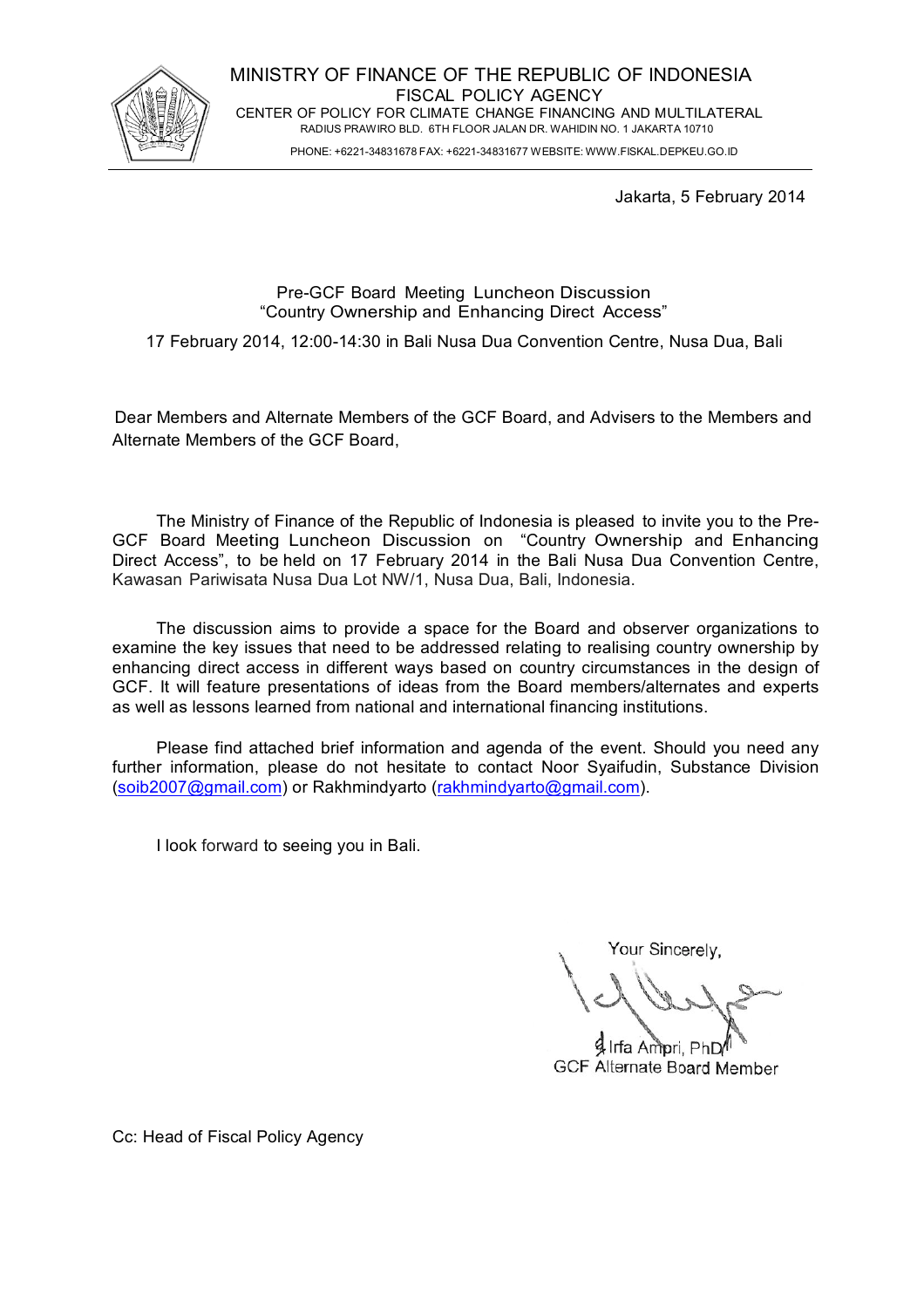# **Pre-GCF Board Meeting Luncheon Discussion "Country Ownership and Enhancing Direct Access"**

# **17 February 2014, 12:00-14:30 in Bali Nusa Dua Convention Centre, Nusa Dua, Bali**

#### **Background**

There have been varying expectations attached to the promise of the GCF delivering transformational change. One of the areas that the GCF will have to prove that it can live up to its promise relates to the extent to which recipient countries have ownership of programs and projects supported by the GCF. Country ownership can be reflected in all forms of access modalities with direct access playing a major role. The GCF Board meeting in Berlin in March 2013 emphasised the country driven approach would be the core principle to build the business model of the fund.

The delivery of GCF resources will be shaped by the design of the business model framework. It is crucial that at this stage, before the 6th meeting of the Board, the GCF gets the foundation right while working incrementally in the detailed development of agreed principles and frameworks. Advancing country ownership in GCF should go beyond simply facilitating direct access. Drawing from lessons of many multilateral funds and bilateral initiatives, the GCF needs to adopt a more devolved, flexible and dynamic relationship between the GCF and recipient countries.

# **Purpose of the discussion**

The discussion aims to provide a space for the Board representatives and observer organizations to discuss the key issues that need to be addressed relating to realising country ownership by enhancing direct access in different ways based on country circumstances in the design of GCF. The discussion will feature presentations of ideas from the Board members/alternates and experts as well as lessons learned from national financing institutions.

This discussion is hosted by the Government of Indonesia.